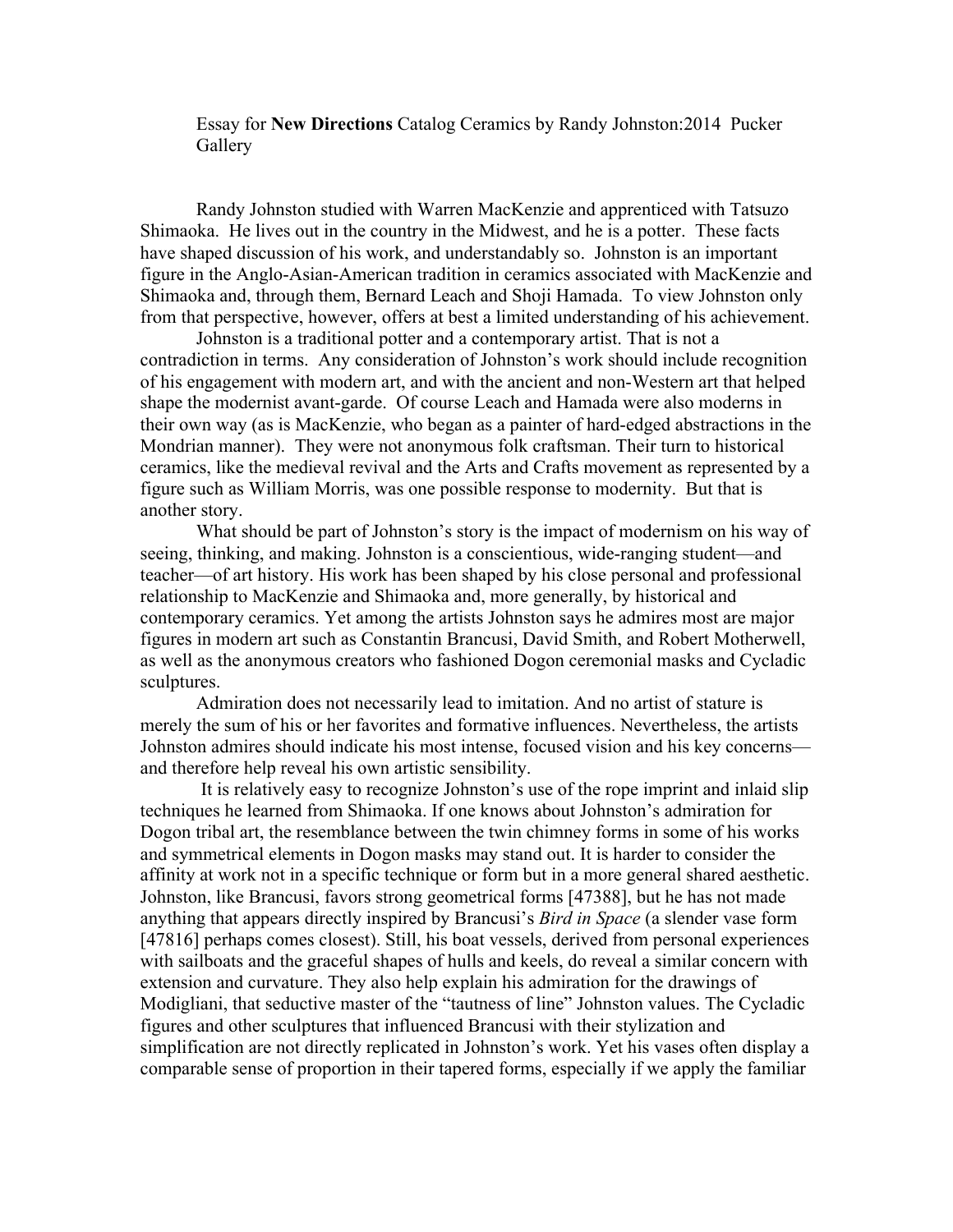human-vessel parallel with its shared morphology of foot or base, waist, torso, shoulder, neck, and lip or head.

Johnston says he thinks about drawing "all the time." Like David Smith, he loves the physicality of his chosen medium yet is also devoted to pictorial expression, and especially to drawing as an exercise of the imagination. Johnston's drawings are not utilitarian sketches, but "largely non-objective." If the surface designs on his ceramics often reveal an Asian influence, they also recall the New York School and what has been called action painting, an approach to abstraction at once formal and philosophical, framed by ideas drawn from existentialism, surrealism and, yes, Zen.

Johnston describes the challenge of decorating a slab or platter as "frightening," and adds, "You're confronted by a blank canvas." Here Johnston's admiration for Robert Motherwell comes into play. That artist's *Elegy to the Spanish Republic* paintings, with their strong compositions in a limited set of colors (black, white, yellow ochre), could well appeal to someone who also tends to work with a trio of colors (black, white, and a reddish earth tone). Like Motherwell, Johnston is a skilled practitioner of the bold Expressionist mark, whether a stroke, a drip, or a splatter, that combines deliberation and spontaneity. Intersecting arcs overlap in the middle of many of his round platters, reinforced by the radiating underlying surface pattern, and set against the marks of the shells or other elements used to stack works in the kiln [48074]. They establish a dynamic tension that cannot be resolved. Johnston also uses ribbons of glaze to create patterns that are musical in their rhythms, intervals, and repetitions, especially when set at a diagonal on slabs so that they play off the rectangular borders. These fluid, frozen designs demonstrate what Johnston means when he says he wants to create "visual movement that can remain embedded forever."

Viewed in relation to modernist art, the single line that provides a lucid, articulated spatial division in so many recent Johnston platters and vases suggests both Barnett Newman's trademark vertical stripes or "zips," turned horizontally or diagonally, and the radical late Motherwell *Open* paintings, with their rectilinear lines ambiguously defining inside and outside within a large color field. Hamada also on occasion used a black horizontal line on his light colored wares to establish a formal division. As with Motherwell and Jackson Pollock's relationship to Asian calligraphy, that might serve as another reminder that East is constantly meeting West in modern and contemporary art. Johnston is not alone in bringing both traditions together, although he does so with rare finesse.

Johnston's work, like MacKenzie's, is about as far as one can get from the ornamental and decorative qualities identified with court taste. It usually relies upon a muscular physicality, although it can also be lyrical [48036, 47534, 47407]. Perhaps Johnston's use of woodfiring camouflages the modern qualities in his work by suggesting an authenticity identified with the archaic. But a taste for the raw and the seemingly primitive can be a product of refinement. "Truth to materials" was a cardinal tenet of high modernism—stone must look like stone, wood like wood, and clay like clay, with no faux effects—which means that Johnston's straightforward use of traditional materials and methods is in line with a basic modernist principle. Woodfiring is also modernist in its reliance on chance. The poet and critic Paul Valery, in his famous meditation "On the Pre-eminent Dignity of the Arts of Fire," remarks upon "the immense scope for the noble element of uncertainty" involved in firing, and adds of those who work with fire, " *They*